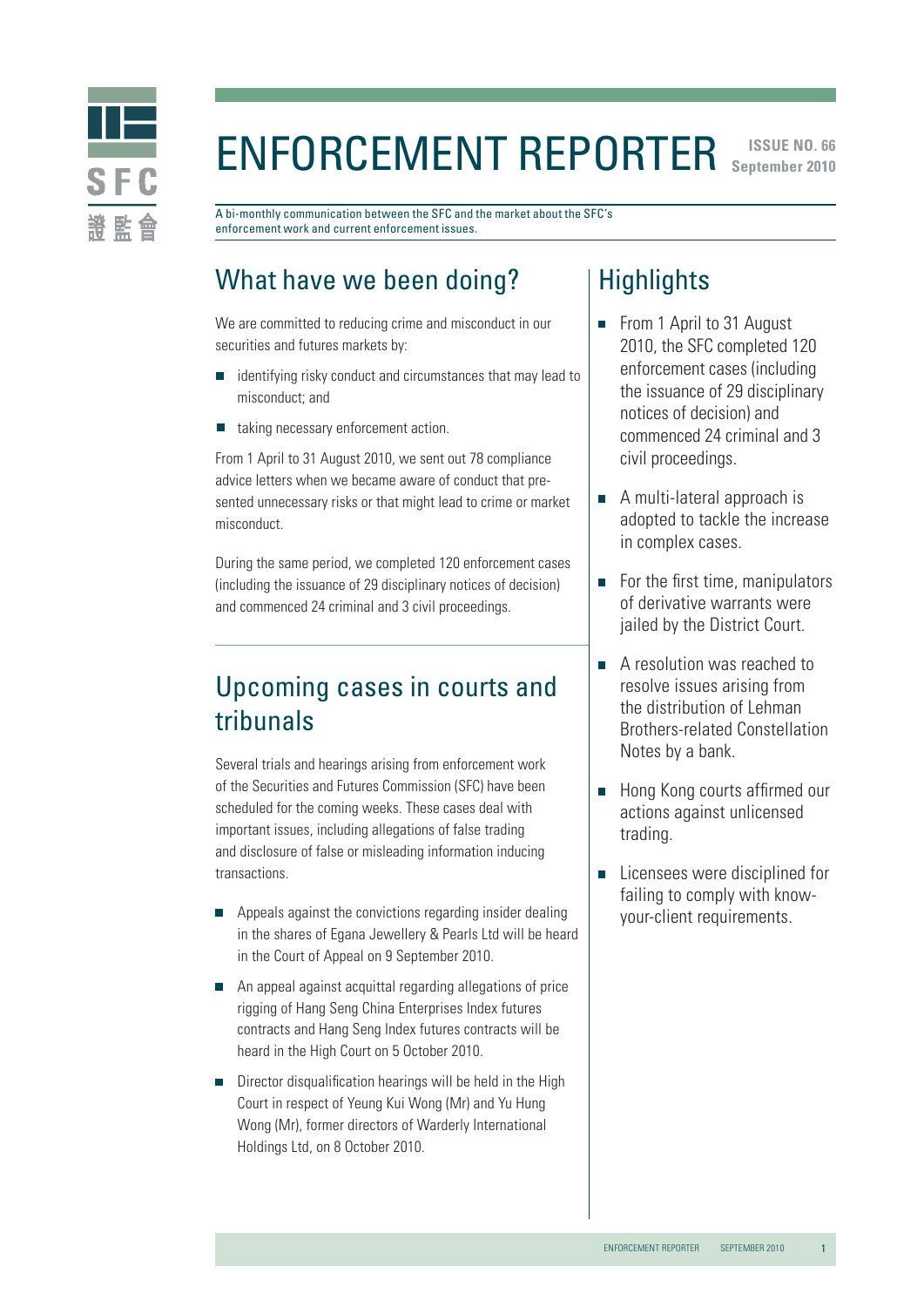- A pre-trial review and trial regarding the alleged false trading of shares of Cardlink Technology Group Ltd will take place in the Eastern Magistracy on 11 October 2010 and 25 October 2010 respectively.
- Appeals against the convictions and sentences regarding false trading of derivative warrants issued by Macquarie Bank Ltd will be heard in the Court of Appeal on 18 November 2010.
- A pre-trial review and trial regarding the alleged disclosure of false or misleading information inducing transactions in the shares of Vongroup Ltd will take place in the District Court on 15 December 2010 and 12 January 2011 respectively.

For a complete list of upcoming prosecutions and related criminal hearings, please see ["Upcoming Events and Calendar](http://www.sfc.hk/sfc/html/EN/events/prosecutions/prosecutions.html)" on the SFC website.

## Multi-lateral approach to tackle complex cases

The demands of our enforcement work have surged since 2007, as the number of cases we are taking on has risen by over 100%, and a higher percentage of these are complex cases involving:

- more than one issue; П
- multiple resources and professional skills; П
- novel or complex regulatory policies, legal issues, or innovative solutions;
- senior management playing a substantial role; and
- significant issues of public interest.

In response to the increase in demands, we have deliberately increased our work rate to make it more likely wrongdoers will be caught and identified:

- Our market surveillance team is initiating over 350 inquiries into suspicious trading activities every month;
- Our investigation, disciplinary and legal teams are handling double the number of cases in 2007; and
- Our international team is handling more requests for collaborative assistance with overseas agencies in our respective investigations.

Although fraud, crime and misconduct in the markets cannot be eliminated, the SFC is prepared to employ the full spectrum of remedies, both criminal and civil, not only to send deterrent messages but also to bring the law to bear on resolving the consequences of misconduct.

For a more comprehensive review of our recent work, please see a speech on ["SFC Enforcement and Fraud"](http://www.sfc.hk/sfc/doc/EN/speeches/speeches/10/Mark_20100524.pdf) given by Mr Mark Steward, the SFC's Executive Director of Enforcement, at a conference on Fraud Risk Management on 24 May 2010.

### Tackling market manipulation in full force

In Issue No. 64 and 65, we described the seriousness of market manipulation and our commitment to stamp it out. Recent enforcement actions show that the courts treat market manipulation as a serious offence.

#### **Warrant traders jailed**

Recently, the District Court jailed warrant traders Fu Kor Kuen Patrick (Mr) and Lee Shu Yuen Francis (Mr) for 33 and 36 months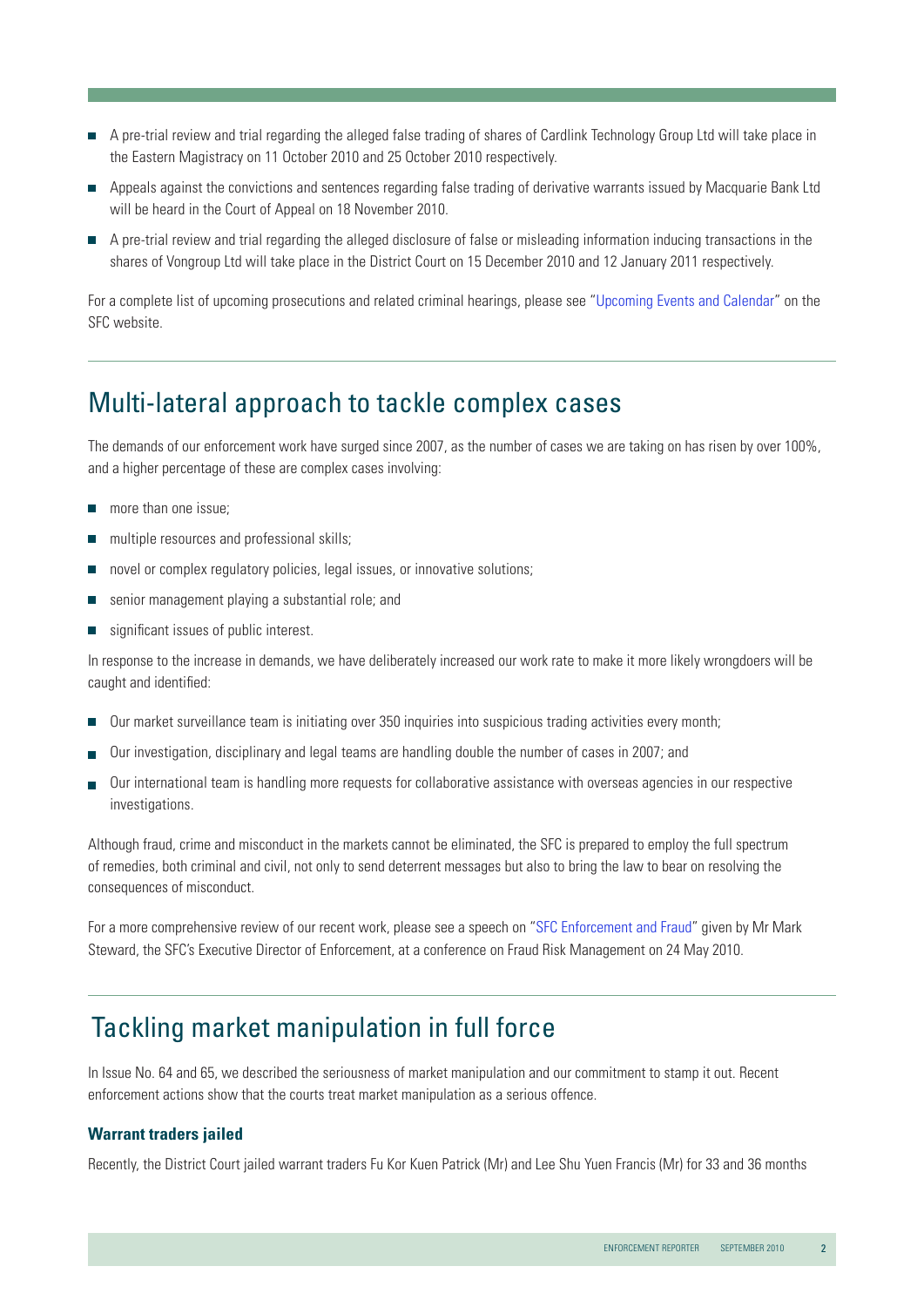respectively. These are the fifth and sixth indictable prosecutions of market manipulation under the Securities and Futures Ordinances (SFO) and the first indictable case for manipulation of derivative warrants.

Fu and Lee were convicted of creating a false and misleading appearance of active trading over 19 days in 20 derivative warrants issued by Macquarie Bank Ltd (Macquarie Bank) between January 2004 and January 2005. They were each ordered to pay the SFC's investigation costs of \$694,498.

The SFC's investigation found that Fu and Lee, through accounts at two brokerages, had traded with each other in a pre-determined manner, buying and selling the warrants in approximately the same quantities and prices repeatedly within very short time intervals. They received commission rebates offered by Macquarie Equities (Asia) Ltd for the trades, and their brokers discounted their commission for their high trading volume. The money they earned from commission rebates and the commission discounts exceeded the transaction costs incurred. As a result, they were able to earn a net profit of approximately \$1 million even though they were buying and selling at about the same price, which should not have been profitable otherwise.

The court found that:

- $\blacksquare$  the trading was not genuine;
- $\blacksquare$  Fu and Lee had acted in concert to manipulate the market; and
- they traded not only to earn rebates, but also to lure other investors to trade the warrants so it would be easier for them to sell the warrants and lower their risk.

The trading by Fu and Lee had falsely inflated the turnover of the warrants by 80% or over \$450 million in value. Potential investors were misled into thinking these warrants were heavily traded when in fact the trading was not real.

In passing the sentence, Deputy District Court Judge Sham Siu-man said, "When it comes to protecting the investors and restoring public trust in the financial markets, the court cannot pass the buck and should be very tough by passing sufficiently deterrent sentences against any market manipulators like [the defendants]...Market manipulation should not be tolerated if the law were really meant for the protection of individual investors. Unless the market manipulators are deterred, the investors cannot be said to be sufficiently protected."

Fu and Lee have appealed against their convictions and sentences. Their appeals will be heard in the Court of Appeal (CA) on 18 November 2010.

For further details, please see press releases dated 7 May 2010 and 13 May 2010, and verdict dated 7 May 2010 (DCCC 981- 1020/2008) on the [Judiciary's website.](http://www.judiciary.gov.hk/en/index/index.htm)

#### **Market manipulators plead guilty**

In the following cases, manipulators who had created false appearances of active trading and/or share price movements by employing different tactics pleaded guilty to summary charges in the Magistrate Court and received sentences ranging from fines to suspended jail terms.

The manipulators were:

- Szeto Kwok Kwan Credit (Mr), who had placed buy-and-sell orders for a derivative warrant at escalating prices in a closing auction session. He was sentenced to four weeks' imprisonment suspended for 12 months, fined \$25,000 and ordered to pay the SFC's investigation costs;
- Leung Kin Bon (Mr), who had placed buy orders shortly before market close for single board lots of a stock. He was sentenced to four weeks' imprisonment suspended for 12 months, fined \$30,000 and ordered to pay the SFC's investigation costs. The SFC revoked his licence and prohibited him from re-entering the industry for 12 months;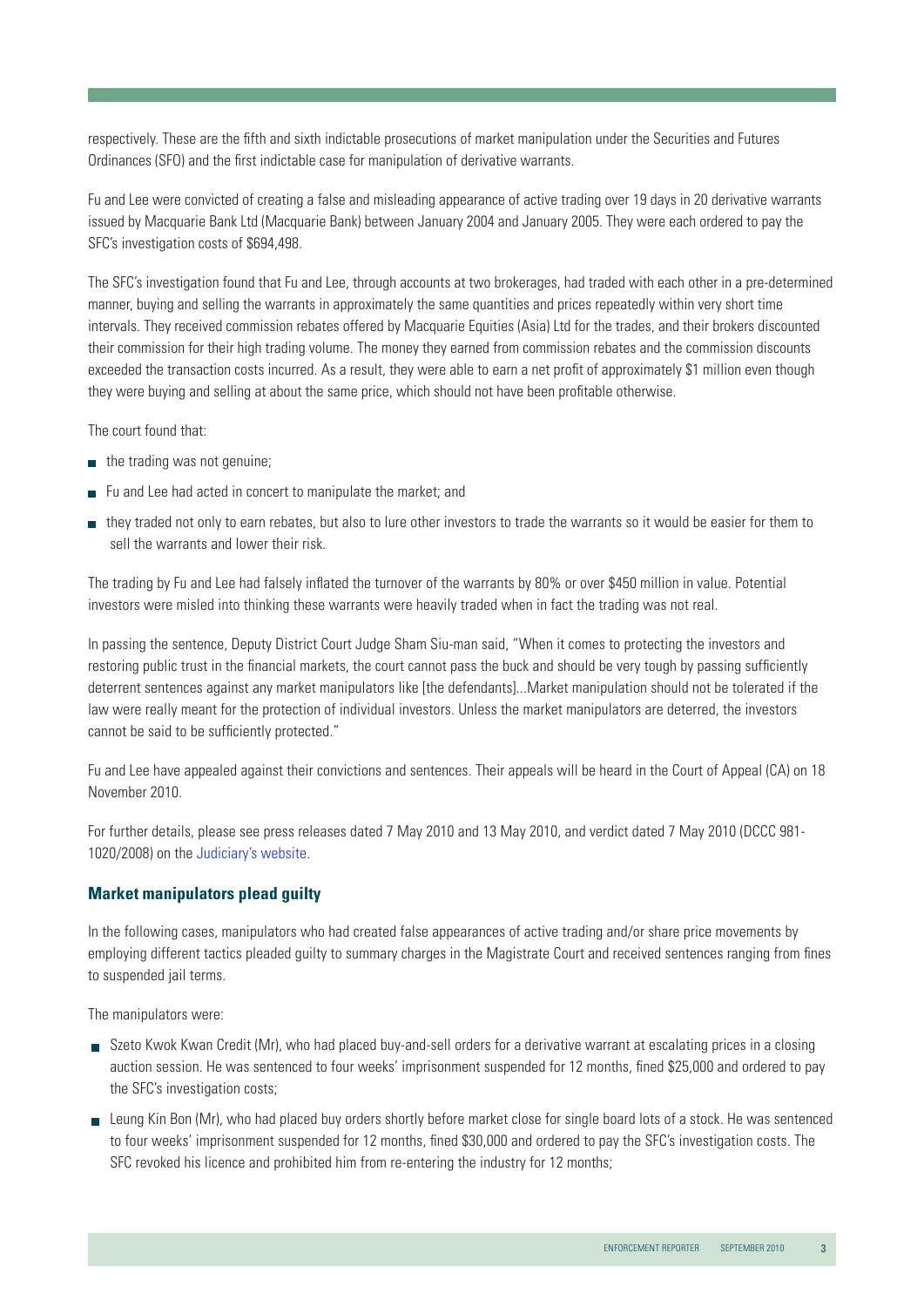- Wong Chung Shun Johnson (Mr), who had raised and/or depressed the nominal price of a stock by buying and/or selling the stock in single board lots, using a "buy-high-sell-low" strategy and conducting wash sales. He was fined \$27,000 and ordered to pay the SFC's investigation costs; and
- Tsui Hon Wai (Mr), who had placed a large number of matched trades and some wash sales for a few stocks among different securities accounts. He was sentenced to 120 hours of community service and was ordered to pay the SFC's investigation costs.

For further details, please see press releases dated 22 April 2010, 13 May 2010, 31 May 2010 and 16 July 2010.

#### **Account executive remanded in jail for placing manipulative orders for clients**

In Issue No. 65, we reported that an arrest warrant was issued for a suspected manipulator. In that case, the SFC commenced criminal proceedings against three persons on allegations of market manipulation under section 295 of the SFO and fraud under section 300 of the SFO.

Recently, one of the three charged, Ng Kwok Leung (Mr), was found guilty of false trading after a trial and was remanded in jail custody pending sentencing. He was later sentenced to 240 hours of community service and ordered to pay the SFC's investigation costs.

Ng, a former account executive of Sun Hung Kai Investment Services Ltd, agreed to a client's instruction to fix a higher closing price of shares of IRICO Group Electronics Co, Ltd and placed 15 buy orders in the last three minutes of trading on a certain day. The bid price of each order was higher than the prevailing market price and had the consequence of ensuring the stock price closed 10% higher.

The SFC also charged Ng's client with false trading and fraud offences. Ng's client left Hong Kong after the summonses were issued and an arrest warrant has been issued.

Brokers should refuse instructions that require them to manipulate the market or they may face imprisonment and/or disciplinary action for facilitating manipulation.

For further details, please see press releases dated 4 February 2010, 27 May 2010 and 9 June 2010.

#### **Disciplinary actions for manipulation-related conduct**

The Securities and Futures Appeals Tribunal (SFAT) has affirmed the SFC's decision to suspend Chu Kwok Shing Godwin (Mr) for manipulation. The SFAT suspended Chu's licence for 18 months.

Chu was found to have engaged in "scaffolding," together with Wong Hong Wah (Mr), by trading three stocks to facilitate their disposal at a more favourable price level. Shortly after they had placed a sell order, the two repeatedly placed, cancelled and reinput numerous buy orders, which substantially inflated the apparent demand for the stocks. They then cancelled all or most of the outstanding buy orders as soon as their sell orders were fully executed. These orders created a false and misleading impression about the supply-and-demand levels and misled investors who bought the stocks.

Chu submitted that, in order to establish grounds for disciplinary action, it was necessary for the SFC to establish, to the appropriate standard of proof, that he had engaged in the criminal offence or civil wrong of false trading under the SFO. The SFAT rejected this submission.

The SFAT confirmed that:

 when market trading activities are alleged in disciplinary proceedings, it is not necessary to prove a criminal offence or a contravention of the market misconduct provisions under the SFO; it is sufficient to establish misconduct liable to disciplinary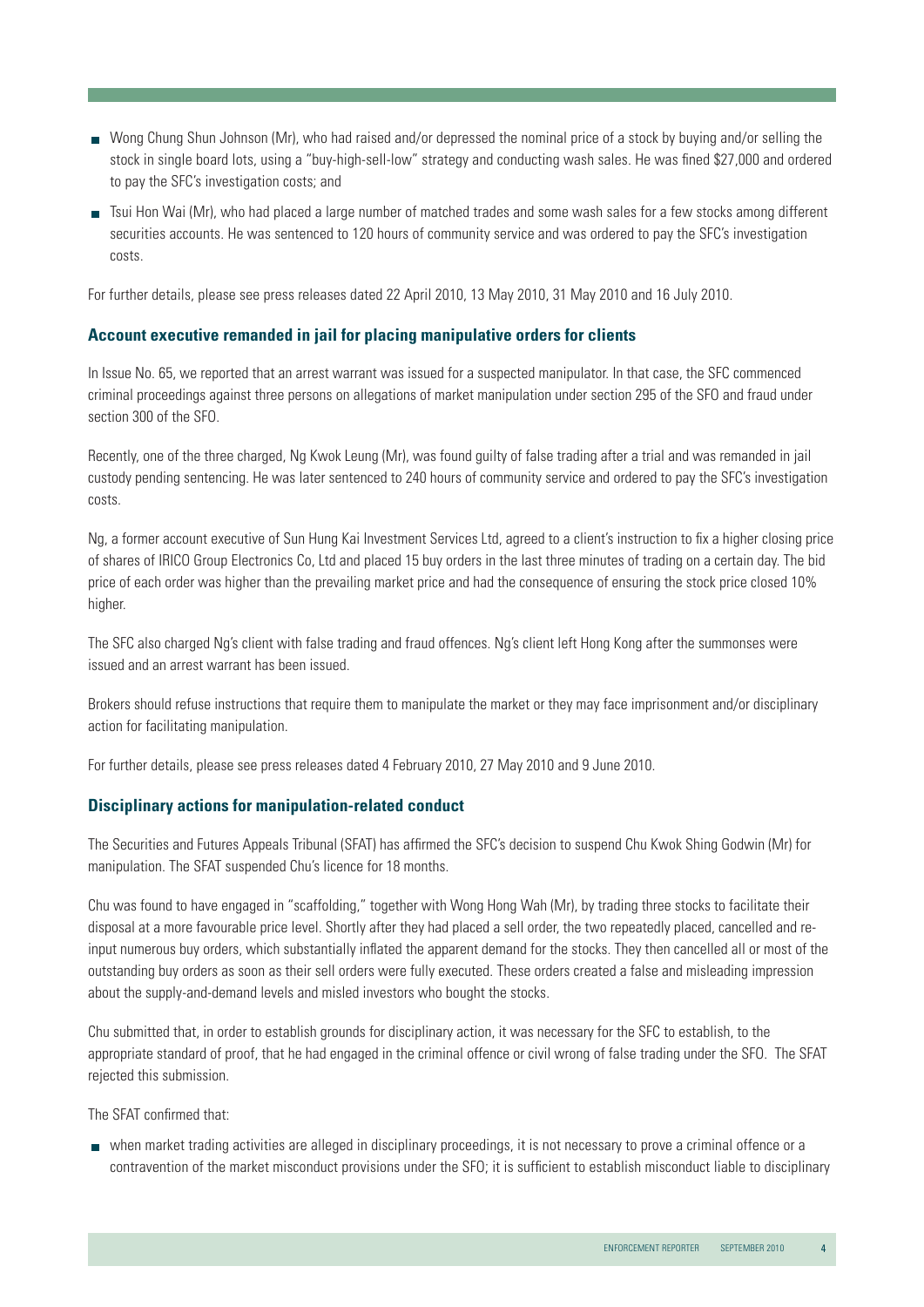action if, to the appropriate standard of proof, the SFC established that Chu's conduct was in breach of the Code of Conduct for Persons Licensed by or Registered with the SFC (Code of Conduct); and

 false trading could never be described as an honest or fair act, or in the best interests of the market. If false trading is established, those who engage in such trading will be liable to disciplinary action for misconduct.

Wong was prohibited from re-entering the industry for three years.

Other recent disciplinary actions involved licensed persons who failed to detect or prevent manipulative conduct as follows:

Failure to prevent abusive warrant trading

- Tsun Chi Yuen Securities Co, Ltd (TCY) was reprimanded and fined \$2 million, while Tsun Chi Shing Alfred (Mr) was suspended for 12 months.
- TCY had failed to take action to prevent one of its representatives from trading warrants issued by Macquarie Bank in an abusive manner, which falsely inflated their turnover. By trading in an abusive manner, the representative received commission rebates that were more than the brokerage commissions he paid. As a result, he generated risk-free profit from the trading.
- Tsun, as a responsible officer of TCY, had failed to properly and actively monitor the trading, and to look into the abusive trading manner, knowing that the representative's trading was only made profitable by the commission rebates and discounts.
- TCY and Tsun had failed to act with due skill, care and diligence, in the best interests of clients and the integrity of the market, contrary to General Principle 2 of the Code of Conduct.

Negligence in order handling

- Frank Hu (Mr), Peony Ng (Ms) and Chang Pui Chun Jenny (Ms) of UBS AG Hong Kong (UBS) were reprimanded and fined \$800,000, \$600,000 and \$400,000 respectively for negligence in handling a client's trade orders. Both Hu and Ng are executive directors and Chang is an associate director.
- The client faced margin calls from UBS and decided to transfer part of his portfolio at UBS to his account at Morgan Stanley Asia Ltd (Morgan Stanley) in order to ease his margin position. UBS and Morgan Stanley co-ordinated a series of on-exchange matched sales and purchases, which constituted wash sales and might have misled the market to believe that independent trading interest in the shares was involved. Indeed, the margin position could have been eased by a simple delivery versus payment arrangement, such as by using the Central Clearing and Settlement System.
- The SFC also took disciplinary action against the responsible account executive at Morgan Stanley.

For further details, please see press releases dated 25 February 2009, 31 March 2010, 17 August 2009, 2 June 2010 and 5 July 2010, and the [SFAT's determination](http://www.sfat.gov.hk/english/determination/index-2009.htm) dated 30 June 2010 (Application No. 1 of 2009).

### Takeover insider convicted

Issue No. 64, we reported that the SFC had commenced criminal proceedings against Chan Pak Hoe Pablo (Mr) for insider dealing in connection with the proposal by Goldwyn Management Ltd (Goldwyn) to acquire shares in Universe International Ltd (Universe) from the majority shareholder.

On 5 August 2010, Chan was convicted of one charge of insider dealing and on 19 August 2010, sentenced to serve 240 hours of community service.

Chan represented the majority shareholder in the negotiation of the proposed acquisition. He purchased 3.88 million Universe shares between 2 May and 19 June 2008 while in possession of confidential and price-sensitive information about the proposal.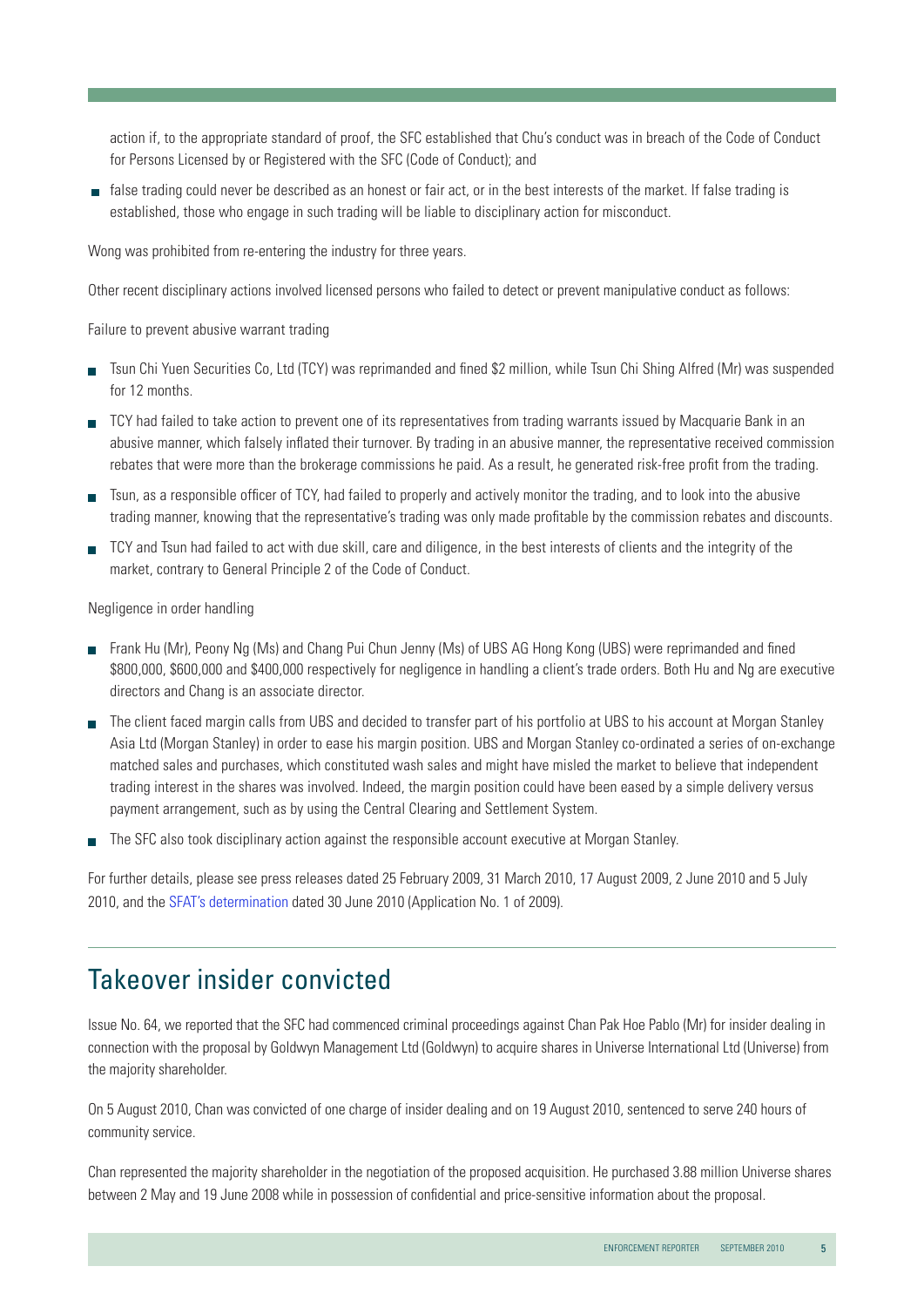On 19 June 2008, Universe announced the proposed acquisition and trading in its shares was suspended. On the following day, trading resumed and the share price rose about 40%. Chan made a profit of about \$120,000 on selling all his Universe shares.

Insider dealing is a serious crime that causes direct damage to the investing public and undermines confidence in the market. Chan's offence involved obviously price-sensitive information at the heart of a proposed major transaction and a serious breach of trust that allowed him to take an unfair advantage over the investing public. Under the community service order, Chan does not have to repay or disgorge any profit from his insider dealing and is able to retain it. The SFC will first seek a review of the sentence by the Magistrate before deciding whether to appeal the decision to the High Court.

For further details, please see press releases dated 24 September 2009, 5 August 2010 and 19 August 2010.

## Further resolution regarding LB-related structured products

In Issue No. 65, we reported that the SFC had entered into agreements with 19 distributors and a non-distributor of Lehman Brothers (LB) Minibonds (Minibonds). Two of the distributors also sold LB-related structured products.

In July, the SFC and the Hong Kong Monetary Authority reached an agreement with DBS Bank (Hong Kong) Ltd (DBS) regarding the bank's distribution of LB-related Constellation Notes under section 201 of the SFO. The agreement enables:

- about 2,160 eligible customer accounts to receive the investment back, together with interest less the coupon payments received; and
- other investors to obtain a full review of their cases under enhanced complaint-handling procedures.

The SFC raised the following concerns during the investigation:

- DBS had rated the LB-related Constellation Notes as a low to medium risk product when selling them. However, a different division in DBS assessed the same product as having a higher risk level, and the relevant prospectuses stated that prospective investors might lose all of their investment; and
- LB-related Constellation Notes might not have been suitable for customers who were classified by DBS as having a low to medium risk profile at the time of purchases (collectively referred to as low-risk customers).

Under the resolution scheme, DBS would:

- offer to pay approximately \$651 million to the low-risk customers, who would receive an amount equal to the total value of their investment in the LB-related Constellation Notes plus an amount equal to interest less the amount of coupon payments already made to them. Those low-risk customers who had entered into prior settlement agreements with DBS would receive top-up payments so that they could be treated in the same way as other low-risk customers under the scheme;
- review in accordance with the enhanced complaint-handling procedures complaints of LB-related Constellation Notes customers who were classified as having a higher risk profile; and
- review in accordance with the enhanced complaint-handling procedures complaints in relation to the distribution of unlisted structured products other than the LB-related Constellation Notes.

In entering into the agreement, the SFC took into account the following:

- Constellation Notes were a sound product likely to have been suitable for customers with a higher risk tolerance and the necessary experience and knowledge of trading in derivatives;
- the review of complaints of the customers with a higher risk profile should address any other possible irregularities in the distribution of the product;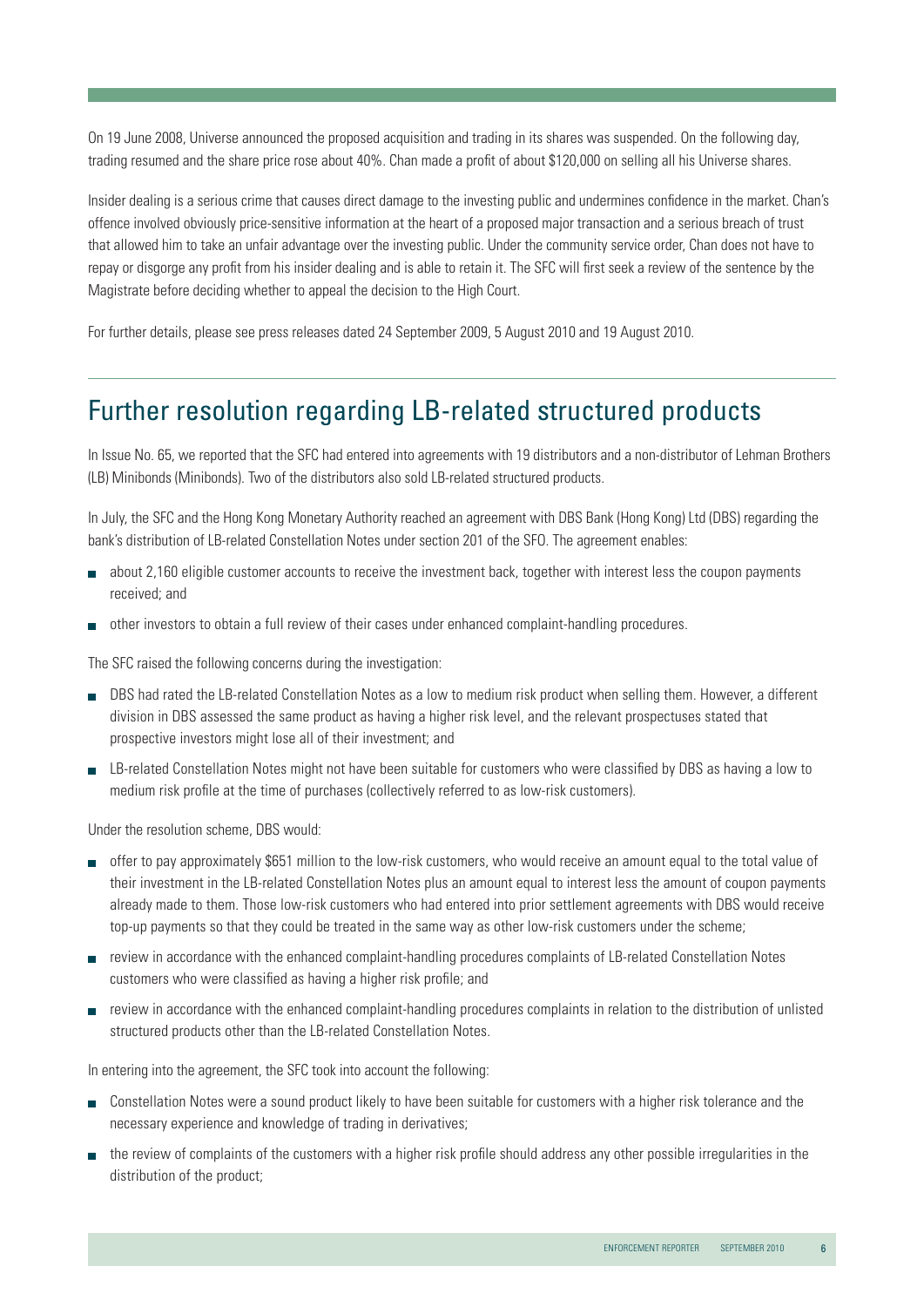- DBS undertook to conduct an independent review of its distribution systems and controls to ensure that distribution of unlisted structured products to customers is appropriate in the future;
- the agreement would bring the case to an appropriate end for the benefit of DBS and its customers, without the need for the latter to initiate their own legal action, prove loss or damage or otherwise incur legal costs;
- the result could not have been achieved through disciplinary action by the SFC against DBS and its staff;
- this outcome would guide other distributors of LB-related Constellation Notes in resolving customer complaints; and
- differences between the sales of LB-related Constellation Notes and Minibonds. Since the LB-related Constellation Notes did not involve distributable collateral, DBS did not need to fund action to expedite the return of any collateral as in the case of the 16 distributing banks of Minibonds. Unlike Minibond customers who accepted a repurchase offer, holders of LBrelated Constellation Notes will not receive any additional payment or dividend. Payments from DBS would be the only return payable to the low-risk customers.

The resolution scheme is reasonable and appropriate in light of our regulatory concerns and public interest. We will not take further enforcement action against DBS and its staff in relation to the distribution of LB-related Constellation Notes save for any acts of dishonesty, fraud, deception or conduct that is criminal in nature.

The SFC is determined to reduce the risk of mis-selling in the market. Intermediaries should comply with the Code of Conduct which underpins the regulatory standards in providing investment advice to customers. Knowing the product, understanding the customer and giving clear, accurate information to customers are key components of the requirements. Not only will this protect the interest of clients, but also intermediaries themselves. Intermediaries who fail in meeting these standards will face a high price, as seen from the resolutions reached in relation to Minibonds and other LB-related structured products.

For further details, please see press release dated 14 July 2010.

## Challenges to SFC actions against unlicensed leveraged forex trading dismissed

Recent decisions of the High Court (HC) and CA support the SFC's enforcement actions in combating unlicensed leveraged foreign exchange (forex) trading.

The HC's decisions stemmed from the appeals of Chung Wai Wa Alan (Mr) and Yeung Lai Ping Choko (Ms) against their convictions. The SFC's investigation revealed that both had, whilst unlicensed with the SFC, solicited client(s) to open accounts in Hong Kong with an unlicensed entity known as Glory Sky Global Markets Investment Ltd (Glory Sky Macau) and conducted leveraged forex trading for client(s). Glory Sky Macau was a subsidiary of Glory Sky Group Ltd, which was an unlicensed entity controlling Glory Sky Global Markets Ltd, a licensed corporation under the SFO.

The Eastern Magistracy convicted Chung and Yeung of unlicensed leveraged forex trading under section 114 of the SFO. They were fined a total of \$3,500 and ordered to pay a total of \$14,204 in investigation costs to the SFC. Their appeals against the convictions were dismissed by the HC.

Chung has applied for leave to appeal to the Court of Final Appeal.

An appeal against the SFAT's decision by Ng Chui Mui (Ms) and Law Kai Yee (Mr), two former responsible officers of Hantec International Ltd (Hantec), was unanimously dismissed by the CA. The SFAT upheld the SFC's disciplinary actions against them for facilitating an unlicensed leveraged forex trading operation.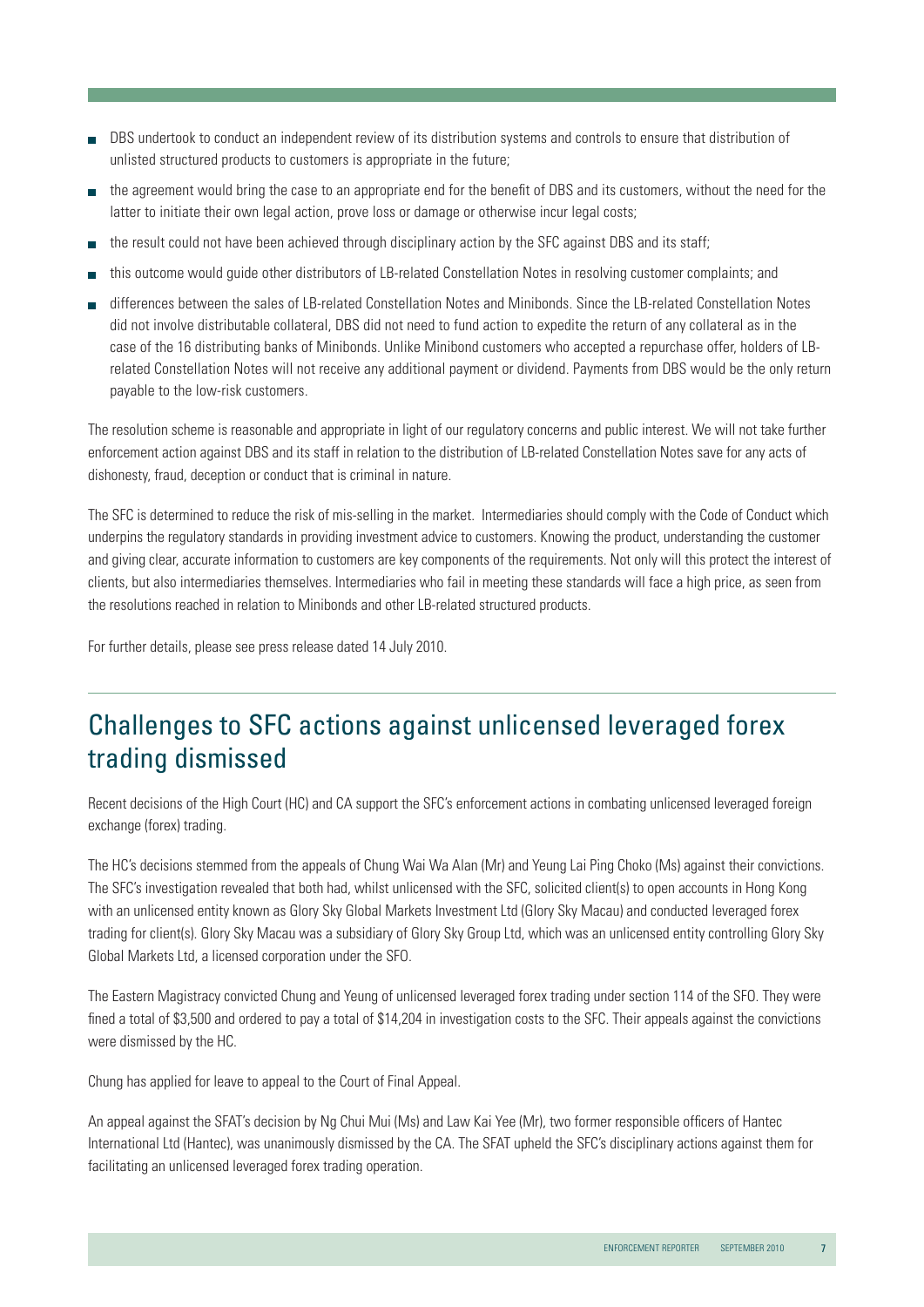The SFC found that:

- Ng had participated in the management of illegal operations, encouraged account executives of Hantec, an SFC licensee, to solicit business from Hong Kong residents for a related unlicensed entity that operated leveraged forex trading in New Zealand and assisted it in distributing its commission payments to the account executives; and
- Law had encouraged Hantec account executives to solicit business from Hong Kong residents for the unlicensed entity, and requested them to refer clients to the unlicensed entity through nominees to cover up their illegal activities.

Pursuant to the determination of the SFAT, the SFC had earlier:

- revoked the licence of Ng and prohibited her from re-entering the industry for 10 years; and
- suspended the licence of Law for two years and three months.

In affirming the SFAT's decision, the CA ruled that:

- the conduct of Ng and Law had facilitated illegal activities of the overseas unlicensed entity; and
- the misconduct involved was serious and detrimental to the integrity of the market in that it included blatant attempts to conceal the unlawful activities that Ng and Law condoned, the effect of which was to deprive the Hong Kong clients of their statutory protection under Hong Kong law and to expose them to unnecessary risks.

Investors should not deal with unlicensed firms or persons. To verify if an entity or a person is licensed, please visit [www.sfc.hk.](http://www.sfc.hk/sfc/html/EN/)

For further details, please see press releases dated 2 June 2009, 7 September 2009, 8 December 2009, 10 May 2010, 26 May 2010 and 13 July 2010, and the Reasons for Judgment dated 26 May 2010 (CACV 141/2009) on the [Judiciary's website](http://www.judiciary.gov.hk/en/index/index.htm).

## Know your client

Recently, firms and individuals were disciplined by the SFC for failings in relation to the SFC's "know-your-client" requirements.

Pursuant to resolutions reached under section 201 of the SFO, the SFC reprimanded Christfund Securities Ltd, Christfund Futures Ltd (collectively referred to as Christfund) and their respective responsible officers, and fined them a total of \$2.5 million in relation to internal control deficiencies in handling Mainland clients' accounts.

The SFC's investigation period ran from August 2007 to July 2008. Hang Fung Investment Consultants (Shenzhen) Co Ltd (HF Shenzhen), an affiliate of Christfund based in Shenzhen, had provided marketing services for Christfund on the Mainland and made available account opening forms for Mainland investors to open accounts with Christfund.

Christfund had failed to handle the account opening process in accordance with the know-your-client requirements. It had failed to:

- establish the full identities and addresses of the Mainland investors. Clients were allowed to use the office address of HF Shenzhen and the address of a client of Christfund as their correspondence address. 1,000 clients had authorised an individual amongst them to operate their accounts; and
- check the operation of two client accounts. This enabled the accounts to be used to transfer funds to settle transactions by Mainland clients.

The failings show that Christfund had taken insufficient steps to address the potential regulatory issues arising from inadequate records and the safe custody of client assets, including cash.